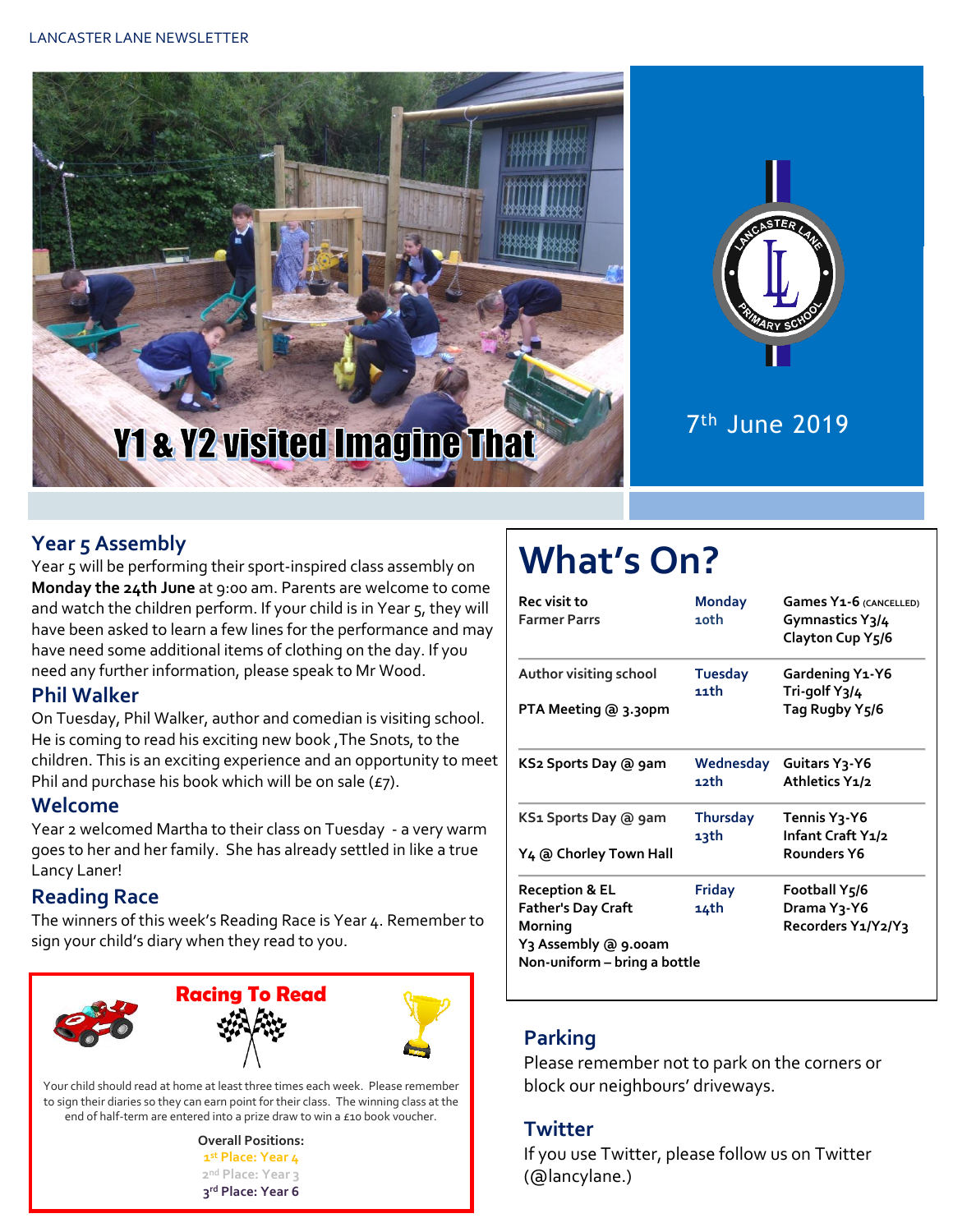#### **PTA**

The next PTA meeting will be held on Tuesday, 11th June straight after school and will last no longer than half an hour. Please try and come along if you can and share your ideas for the Summer Fair.

#### **Summer Fair**

The Summer Fair is to be held on Friday, 28th June from 5pm – 6.30pm. In preparation for the Fair, there will be a non uniform day on Friday, 14th June where those children who bring in a bottle for the Bottle Tombola may come to school in non school uniform. We need donations of teddies, please, for one of the games we wish to run. A more detailed newsletter about the Summer Fair will be sent out next week.

#### **Y3 Class Assembly**

Parents and grandparents are cordially invited to Y3's Class Assembly on Friday, 14th June at 9.10am. You are welcome to take photographs and videos of the children as long as these are not upload to social media. We ask that parents refrain from standing around the edge of the hall when watching the children.

#### **Chorley Sings**

Y4 will be representing Lancaster Lane School in the Chorley Sings festival which is to be held at Chorley Town Hall on Thursday, 13th June. They will be performing a shorter concert for the parents / grandparents who can't make that date in school on Wednesday, 19th June at 9.10am. Everyone is welcome to attend.

#### **Staffing News**

Congratulations to Mrs Welsh who gained qualified teacher status (QTS) this week and is now a qualified teacher. We are all extremely proud of her!

#### **Sports Days**

Weather permitting, we will be holding our sports days next week. This year we have decided to run these in the morning. Please ensure your child has their full PE kit in school: pumps or trainers, dark short sand a white T Shirt. It's advisable to send your children with a hat and a bottle of PLAIN water in case it is hot.

#### **Weather**

You will be aware that the weather is being very changeable to at the moment! There are several children coming to school without coats. Your child should have their water proofs in school every day but should also bring a coat to school to be prepared for our unpredictable weather.

#### **Ready Steady School**

There is free workshop running on Tuesday, 18th June in the morning aimed at parents whose children are due to start school in September. Further details are being sent home or please speak to Mrs Geldard for further information.

#### **Outside Achievements**

Summer in Y4 came first in a trampette gymnastics competition and also earned a participation medal, Emily in Y2 gained her 400m badge at swimming, Tilly in Y4 received 3 badges at brownies baking, communicate and 2 year anniversary badge and Jasneet in Y3 received a medal at First Kicks football for her defending skills. Well done to all of you.



# Everyone had a great day at Imagine That.



Year 4 visited Cuerden Valley.



Mr Yipadee entertained the children.